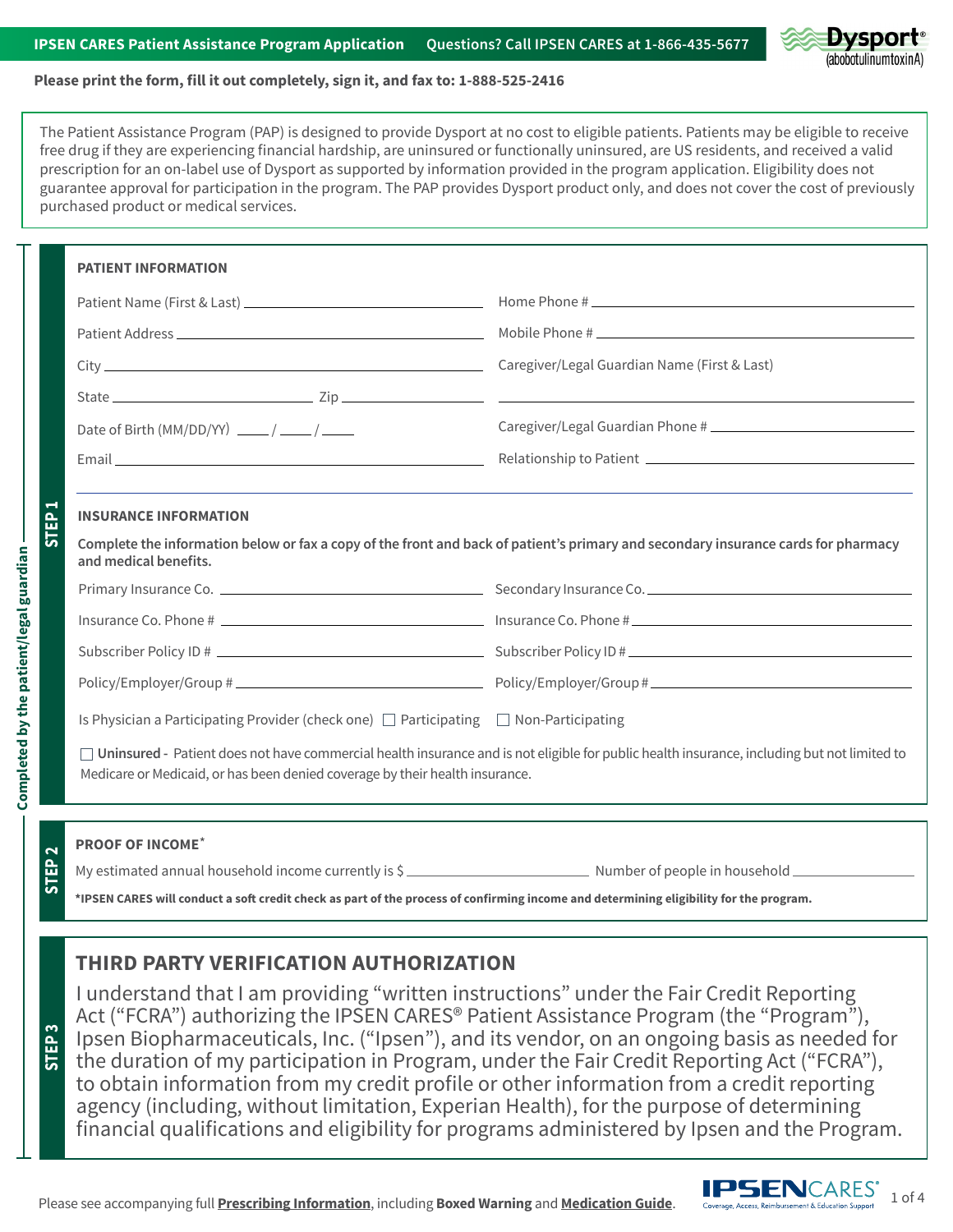

**Please print the form, fill it out completely, sign it, and fax to: 1-888-525-2416**

### **THIRD PARTY VERIFICATION AUTHORIZATION (continued)**

I understand that I am affirmatively agreeing to these terms in order to proceed in this financial screening process. I promise that any information, including financial and insurance information that I provide, are complete and true and, unless I have indicated otherwise, I have no drug insurance coverage, which includes Medicaid, Medicare or any public or private assistance program or any other form of insurance. If my income or health coverage changes, I will call the Program at 1-866-435-5677.

### Patient/Legal Guardian Signature **Date Access 2016** Date **Date** 2

# **PATIENT AUTHORIZATION**

I authorize my/the patient's healthcare providers and their staff (including those pharmacies that may receive my/the patient's prescription for Dysport®) to disclose personal health information ("PHI") about me/the patient, including health information relating to my/the patient's medical condition, prescription, and insurance coverage, to Ipsen Biopharmaceuticals, Inc., its affiliates, and its agents that have been hired to administer the Ipsen Coverage, Access, Reimbursement & Education Support (IPSEN CARES®) program on its behalf (collectively "Ipsen") in order for Ipsen to: (1) enroll me/the patient in the IPSEN CARES® Patient Assistance Program (the "PAP") if I/the patient am/is eligible; (2) establish my/the patient's benefit eligibility for assistance related to potential out-of-pocket costs for Dysport®; (3) send me information about the PAP and other programs that might help me/the patient pay for my/the patient's medicines; (4) help get Dysport<sup>®</sup> shipped to my/the patient's healthcare provider; and (5) facilitate my/the patient's participation in Dysport® patient programs as I have requested or may request.

I agree that, using the contact information I provide, Ipsen may contact me for reasons related to the IPSEN CARES® PAP to (1) determine if I/the patient am/is eligible for assistance and related support services; (2) leave messages for me that may disclose that I/the patient am/ is or am not/is not eligible for assistance; (3) operate the PAP and other programs that might help me pay for my/the patient's medicines; (4) send my/the patient's information to other programs that might help me pay for my/the patient's medicines; (5) ask me for financial, insurance, and/or medical information; and/or (6) share my/the patient's information as required or permitted by law. I authorize the PAP to use information on this application and any other information I give to the PAP for these same reasons. I also give Ipsen permission to share my/the patient's PHI and other information with people and companies that work with the PAP; government agencies, including the Centers for Medicare and Medicaid Services; insurance companies, including Medicare Part D plans; my/the patient's doctor(s) and other people, or institutions who are involved in my/the patient's healthcare, such as pharmacies and hospitals; and/or other organizations that might help me pay for my/the patient's medication. All information that I provide may be used by Ipsen, or any third party working on behalf of Ipsen, in connection with the PAP. I also consent to being contacted by an IPSEN CARES® program representative to obtain further information or clarification regarding any adverse event I/the patient may experience.



**STEP 4**

**STEP 3 (continued)**

STEP 3 (continued)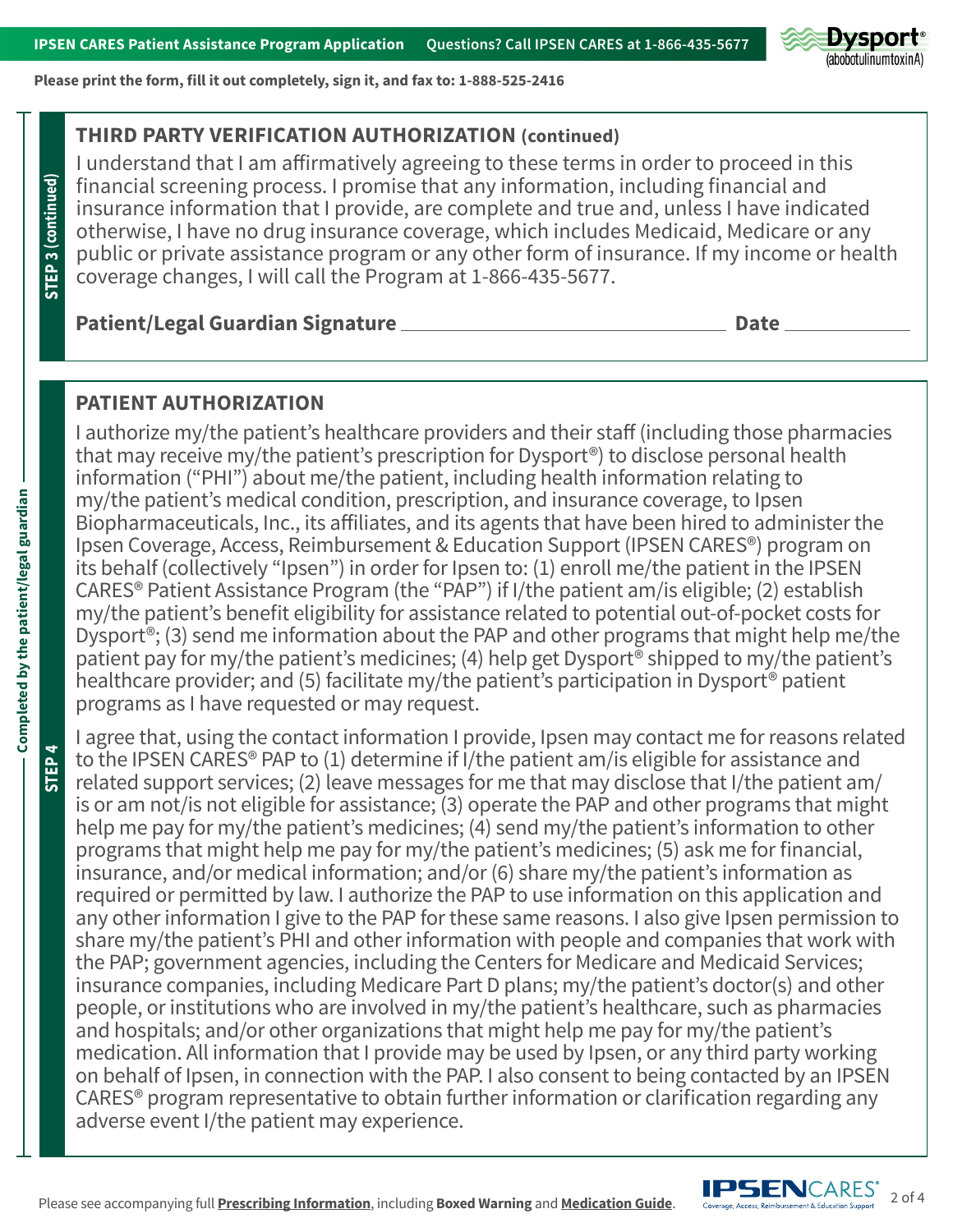

**Please print the form, fill it out completely, sign it, and fax to: 1-888-525-2416**

### **PATIENT AUTHORIZATION (continued)**

I understand that once my/the patient's PHI has been disclosed to Ipsen, privacy laws may no longer restrict its use or disclosure. However, Ipsen agrees to protect my/the patient's information by using and disclosing it only for the purposes described above or as required. I understand that my/the patient's healthcare providers may receive remuneration from Ipsen in exchange for my/the patient's PHI and/or for any therapy support services provided to me/ the patient.

I can withdraw this authorization by calling IPSEN CARES® at 1-866-435-5677 or mailing a letter requesting such revocation to IPSEN CARES<sup>®</sup>, 11800 Weston Parkway, Cary, NC 27513, but it will not change any actions taken before I withdraw this authorization. Withdrawal of this authorization will end further uses and disclosures of PHI by the parties identified in this form except to the extent those uses and disclosures have been made in reliance upon my authorization. I understand that I may refuse to sign this form and, if I do so, I/the patient will not be able to participate in the PAP, but it will not affect my/the patient's eligibility to obtain medical treatment, my/the patient's ability to seek payment for this treatment, or affect my/ the patient's insurance enrollment or eligibility for insurance coverage. This authorization expires three years from the date signed unless a shorter time is required by law or unless I revoke my authorization before that time.

I understand that I will receive a copy of the signed authorization. I promise that any information, including financial and insurance information, that I provide to the PAP is complete and true, and unless I have said something different in this application, I have no insurance coverage for this product, which includes Medicaid, Medicare, or any public or private assistance programs, or any other form of insurance. If my income or health coverage changes, I will notify IPSEN CARES® at 1-866-435-5677. I understand that Ipsen has the right to contact me directly to confirm receipt of medications. Ipsen may revise, change, or terminate this program at any time.

## **Patient/Legal Guardian Signature Date**

**We are collecting personal information in order to fulfill your request. Please see Ipsen's privacy policy at [https://www.ipsen.com/us/privacy-policy/.](https://www.ipsen.com/us/privacy-policy/)**

|  | <b>PRESCRIBER INFORMATION</b>                                    |                                                                                                                       |  |  |
|--|------------------------------------------------------------------|-----------------------------------------------------------------------------------------------------------------------|--|--|
|  |                                                                  |                                                                                                                       |  |  |
|  |                                                                  |                                                                                                                       |  |  |
|  |                                                                  |                                                                                                                       |  |  |
|  | Medicaid Provider # (Required if Medicaid Patient) _____________ |                                                                                                                       |  |  |
|  |                                                                  | Email <b>Exercise Service Service Service Service</b> Service Service Service Service Service Service Service Service |  |  |
|  | Specialty                                                        | Preferred Method of Contact $\Box$ Phone $\Box$ Fax $\Box$ Email                                                      |  |  |
|  |                                                                  | Best Time to Contact $\Box$ Morning $\Box$ Afternoon $\Box$ Evening                                                   |  |  |

**Completed by the prescriber**

Completed by the prescriber